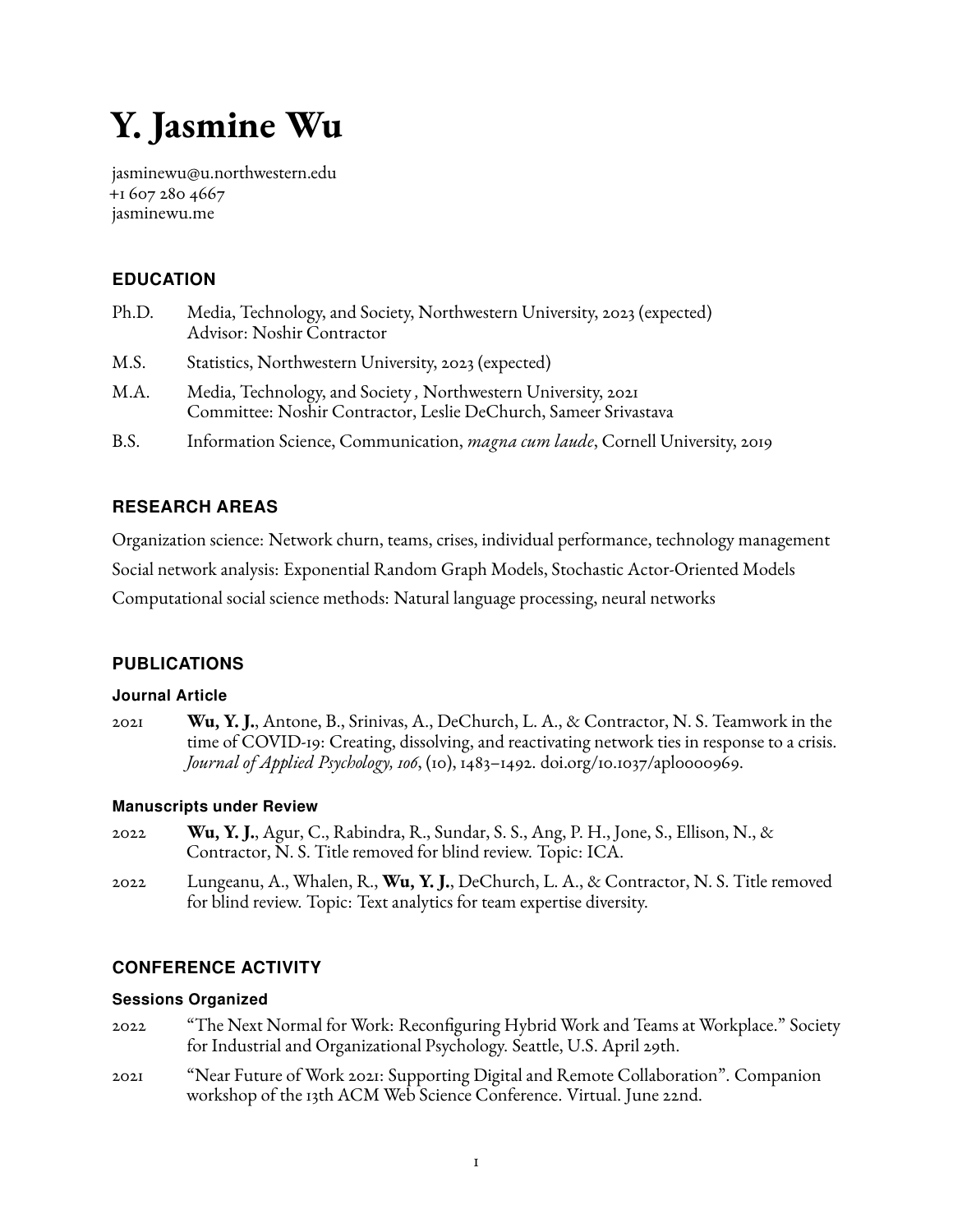#### **Conference Presentations**[1](#page-0-0)

- 2022 **Wu, Y. J.**, Antone, B., DeChurch, L. A., & Contractor, N. S. How does hybrid work work? Effects of perceptions of technology on advice tie dissolution in the transition to hybrid work. *To be presented at the 8th International Conference of Computational Social Science (IC2S2)*, Chicago, IL.
- 2022 **Wu, Y. J.**, Gao, B., DeChurch, L. A., & Contractor, N. S. What fosters trust? Effect of perceived proximity and serendipitous encounters on trust network during hybrid work. *To be presented at the Sunbelt Conference of the International Network for Social Network Analysis (INSNA)*, Cairns, Australia.
- 2022 Zhu, M., **Wu, Y. J.**, Lin, L., DeChurch, L. A., & Contractor, N. S. Reimagining relational inertia: The dynamics of communication patterns in response to an exogenous crisis. *To be presented at the 72nd Annual Conference of the International Communication Association (ICA)*, Paris, France.
- 2022 **Wu, Y. J.**, Agur, C., Rabindra, R., Sundar, S. S., Ang, P. H., Jone, S., Ellison, N., & Contractor, N. S. (2022, May). One association, many networks: ICA, membership, and identity in the field of communication. *To be presented at the 72nd Annual Conference of the International Communication Association (ICA)*, Paris, France.
- 2021 **Wu, Y. J.**, Srinivas, A.\*, Antone, B., DeChurch, L. A., & Contractor, N. S. Social network churn within and between teams in times of COVID-19. *Presented at the Third North American Social Networks Conference (NASN)*.
- 2020 Antone, B., **Wu, Y. J.**, Chan, C., Li, H., Xu, Y., Lane, J. N., DeChurch, L. A., Leonardi, P. M., & Contractor, N. S. Teaming in the time of Covid: Reconfiguration of workplace communication networks. *Presented at the Institute for Operations Research and the Management Sciences (INFORMS) Annual Meeting.*
- 2020 **Wu, Y. J.**, Antone, B., Chan, C., DeChurch, L. A., & Contractor, N. S. Status difference and network mobilization in organizations in times of COVID-19. *Poster presented at the Organizational Communication Mini-Conference (OCMC)*.
- 2020 Lungeanu, A., Whalen, R., *Wu, Y. J.*, DeChurch, L. A., & Contractor, N. S. Text and network: Mapping changes in the expertise diversity of patent teams. *Presented at the Virtual Sunbelt Conference of the International Network for Social Network Analysis (INSNA)*.
- 2020 Lungeanu, A., Whalen, R., *Wu, Y. J.*, DeChurch, L. A., & Contractor, N. S. Mapping changes in the expertise diversity of patent teams over the past four decades. *Presented at the 11th Annual International Science of Team Science (SciTS) Virtual Conference*.
- 2020 **Wu, Y. J.** Leveraging co-authorship network to understand research performance in Communication. *Paper presented at the 70th Annual Conference of the International Communication Association (ICA)*, virtual. **Top Student Paper Award**, Communication and Technology Division.
- 2019 **Wu, Y. J.**, Chan, C., Jin, C, McLeod, P., & Williams, M. Effects of avatar gender on negotiation in an immersive virtual environment. *Paper presented at the 105th Annual Conference of the National Communication Association (NCA)*, Baltimore, MD. **Top Student Paper Award**, Group Communication Division.
- 2018 **Wu, Y. J.**, Chan, C., Jin, C, McLeod, P., & Williams, M. Extended Abstract: Effects of avatar gender on negotiation strategy and outcomes in an immersive virtual environment. *Presented*

<sup>&</sup>lt;sup>1</sup>Presenting author *italicized* if other than first author. \* indicates supervised mentee.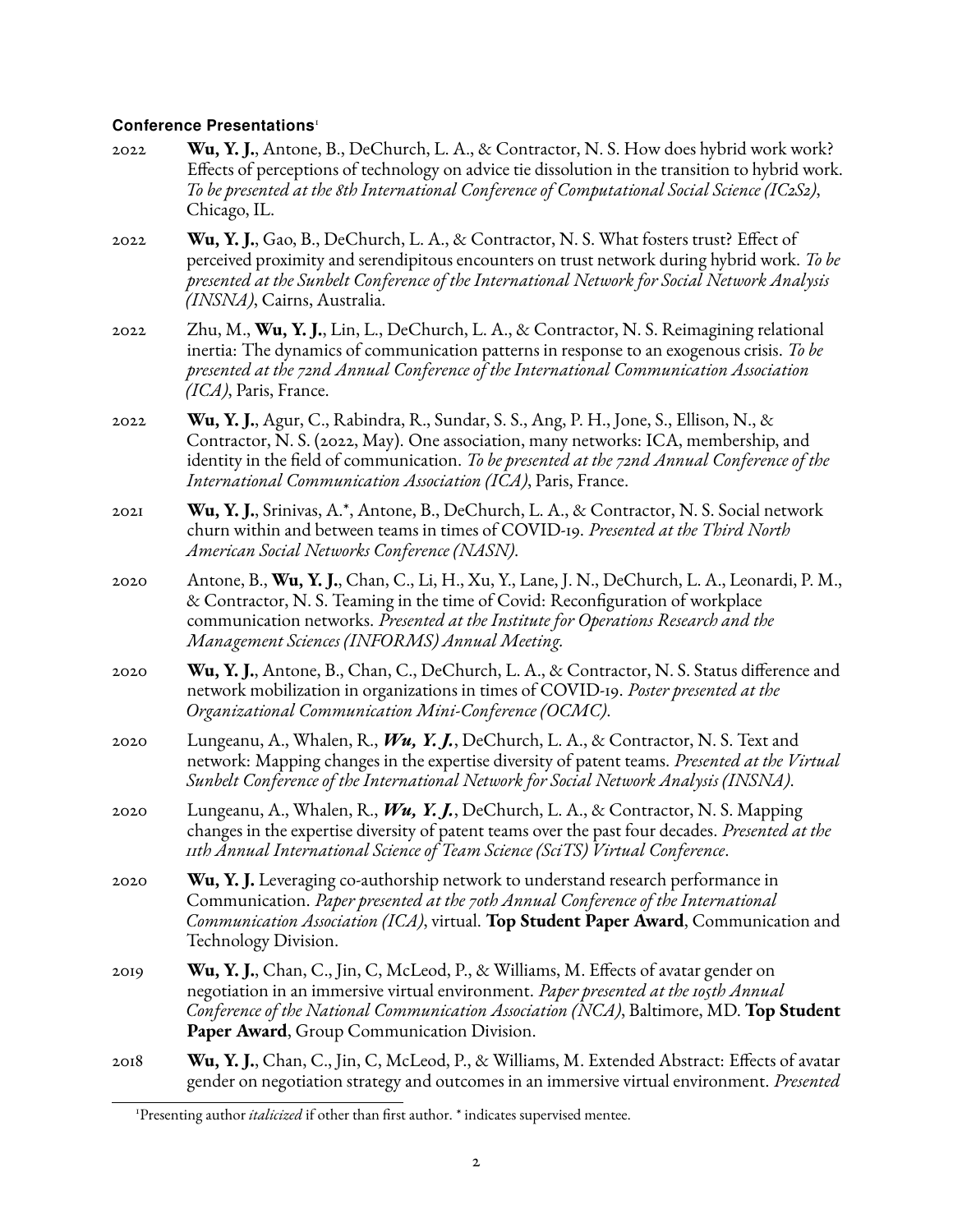*at the 68th Annual Conference of the International Communication Association (ICA)*, Prague, Czech Republic.

## **GRANTS AND AWARDS**

#### **Awards and Honors**

| 2022 | SIOP Student Travel Award                                                                                                 |
|------|---------------------------------------------------------------------------------------------------------------------------|
| 2022 | Strategic and Organizational Communication Module Fellow, Department of<br>Communication Studies, Northwestern University |
| 2020 | Top Student Paper Award, Communication and Technology Division, International<br><b>Communication Association</b>         |
| 2019 | Top Student Paper Award, Group Communication Division, National Communication<br>Association                              |
| 2019 | Anson H. Rowe Award, Cornell University                                                                                   |

#### **Grants and Fellowships**

- 2019, 22 MTS Conference Travel Grant
- 2019, 22 Northwestern University The Graduate School Travel Grant
- 2019, 22 Department of Communication Studies Travel Grant
- 2018 Undergraduate Summer Research Grant
- 2018 Ann S. and Robert R. Morley Student Research Fund

# **OTHER RESEARCH EXPERIENCES**

- 2016-19 Group and Interpersonal Communication Lab, Cornell University. PI: Poppy McLeod
- 2017-19 Virtual Embodiment Lab, Cornell University. PI: Andrea Won
- 2018 Social Dynamics Lab, Cornell University. PI: Michael Macy
- 2018 Virtual Human Interaction Lab, Stanford University. PI: Jeremy Bailenson

# **TEACHING**<sup>[2](#page-0-0)</sup>

#### **Northwestern University**

COMM\_ST 295: Social Capital and Networks. Spring 2022.

COMM\_ST 159: Computing Everywhere. Winter 2022.

IEMS 441/MTS 525\*: Social Network Analysis. Instructor: Noshir Contractor. Fall 2021.

MSC 492\*. Understanding & Leveraging Organizational Social Networks. Instructor: Noshir Contractor. Spring 2020, 2021.

IEMS 341/COMM\_ST 352\*: Social Network Analysis. Instructor: Noshir Contractor. Spring 2021.

<sup>&</sup>lt;sup>2</sup> \* indicates teaching assistant.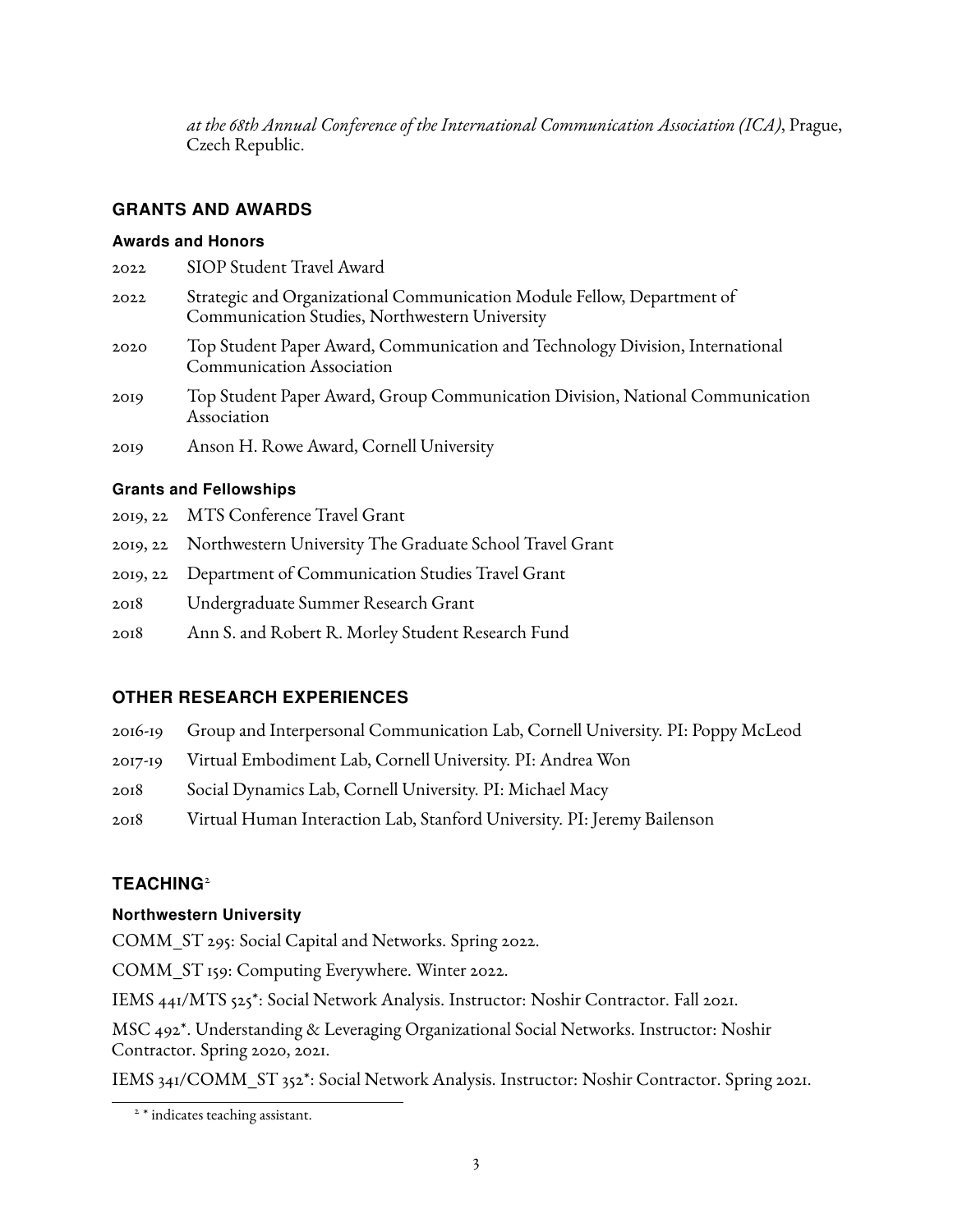IEMS 341/COMM\_ST 352/COMP\_SCI 396\*: Social Network Analysis. Instructor: Noshir Contractor. Winter 2022.

#### **Cornell University**

PSYCH 2580/HD 2580/ILRLR 2580/SOC 2580\*: Six Pretty Good Books: Explorations in Social Science. Instructors: Michael Macy & Stephen Ceci. Fall 2018.

COMM 2820\*: Research Methods in Communication. Instructor: Natalie Bazarova. Fall 2017.

ECOM 2040/SOC 2090/CS 2850/INFO SCI 2040\*: Networks. Instructors: Jon Kleinberg & David Easley. Fall 2017.

#### **HEC Paris**

Executive MBA Shift Major Reinventing organizations in a "post"-covid world: Managing and Motivating remote, multicultural, diverse, and artificially augmented organizations\*. "Understanding and Enabling Teamwork Using People Analytics." Instructor: Noshir Contractor. Jan 25, 2022.

## **University of Science and Technology of China**

COMM6411P\*: Social Network Analysis. Instructor: Noshir Contractor. Spring 2022.

# **MENTORING**

## **Master Students**

Yun Teng. Master of Science in Computer Science, Northwestern U. 2021-2022

Ziyue Xu. Master of Science in Analytics, Northwestern U. 2021

#### **Undergraduate Students**

Jessica Cheng. Communication Studies & Computer Science & Economics, Northwestern U. 2022 Derex Wangmang. Computer Science, Northwestern U. 2022 Yining Huang. Computer Science & Statistics, Northwestern University. 2021-2022 Bill Gao. Mathematical Methods in the Social Sciences & Economics, Northwestern U. 2021-2022 Rohil Bahl. Computer Science, Northwestern U. 2021 Ahan Sahu. Industrial Enginnering and Management Science, Northwestern U. 2021 Arshya Srinivas. Industrial Engineering and Management Science, Northwestern U. 2020

#### **High School Student**

Nikola Bilaver. Jones College Prep High School. 2020

# **SERVICE**

# **Service to Field**

Tech Squad Student Volunteer Program Lead, International Communication Association, 2022 Reviewer, International Communication Association, 2019–21